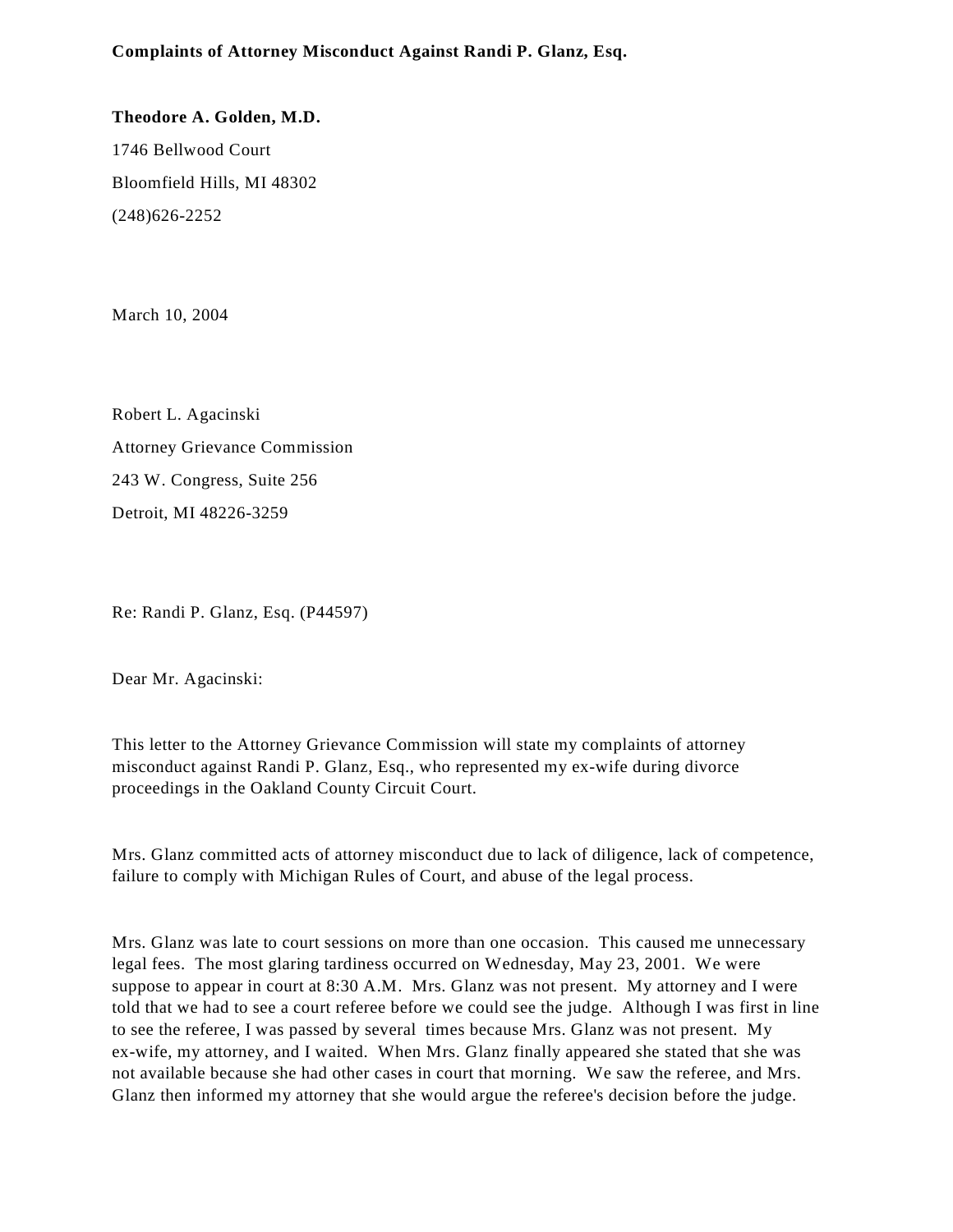Shortly thereafter the court clerk called us to appear before the judge, and again Mrs. Glanz was not available. She did not notify the court clerk or her client where she could be located. Our case was called many times. On the last pass the clerk announced that any further court business would be conducted at the afternoon session starting at 1:30 P.M.. Mrs. Glanz appeared in court at 12:15 P.M.. My attorney was upset. He rushed to the clerk, and explained to him that we were scheduled for mediation at 1:00 P.M. that afternoon. The judge was gracious, and heard our case before terminating the morning court session. My attorney charged \$250 per hour. At least 75% of his charge for the four hour morning was for the unnecessary wait due to Mrs. Glanz's lack of diligence in attending scheduled court sessions with her client.

We were late for the mediation session, and the mediator, Hanley M. Gurwin, Esq., immediately informed us that mediation could not be concluded that day due to the late start. He was correct, but there were other reasons that no financial terms were even discussed that day.

Mrs. Glanz's mediation summary concerning the marital assets contained errors that indicated a lack of diligence, and a disturbing display of incompetence on her part. Several substantial joint assets were listed twice. My pension plan was double listed. My late father's trust was listed because I was the trustee. Her list did not contain a grand total. After totaling the assets on her list the discrepancy between her list of assets and mine was a conspicuous sum. At the first mediation session Mr. Gurwin stated that her list was better than mine. His statement definitely indicated his lack of diligence, and lack of competence in preparing for the mediation session. I told Mr. Gurwin that his statement was not correct. I asked Mrs. Glanz why her list had the double listings, and my father's trust. Were her misrepresentations a legal strategy to make the marital assets appear greater in order for her client to have some advantage with the mediator, or were the errors due to incompetence? The mediator immediately stated that I was out of order, and the question was not answered.

Recently, I spoke with my ex-wife concerning Mrs. Glanz's list. My ex-wife stated that Mrs. Glanz told her when she prepared the mediation summary that the asset list was complex. I finally had the answer to my question. The errors were due to incompetence, and a lack of diligence. Mrs. Glanz hired a forensic accountant. He accurately listed the marital assets. Mrs. Glanz gave the list to the mediator, Hanley M. Gurwin, Esq., when he met separately with Mrs. Glanz and her client at the beginning of the third mediation session. The first time that our side saw Mrs. Glanz's revised list was when Mr. Gurwin gave it to us. When presenting the list to me Mr. Gurwin stated that he could not possibly be prepared to mediate, because he had just received the document. MCR 3.216(H) states that mediation summaries should be submitted to the mediator and opposing party 3 business days before the mediation session. " Failure to submit these materials to the mediator within the designated time may subject the offending party to sanctions imposed by the court." Mrs. Glanz did not comply with MCR 3.216(H) concerning her new mediation summary. The mediator was not prepared to mediate through the first three mediation sessions due to Mrs. Glanz's lack of diligence, and lack of competence. At the end of the third inconclusive session Mr. Gurwin informed us that we had tied his previous record of three mediation sessions with the same client. I was upset.

I feel that Mrs. Glanz's attorney misconduct as stated prolonged the divorce proceedings. She caused thousands of dollars of unnecessary legal expenses for both my ex-wife and myself. She increased the animosity that I had toward my ex-wife by her incompetent act of listing my father's trust on the marital asset list. I was mad that my ex-wife had stolen the trust's financial statements from me.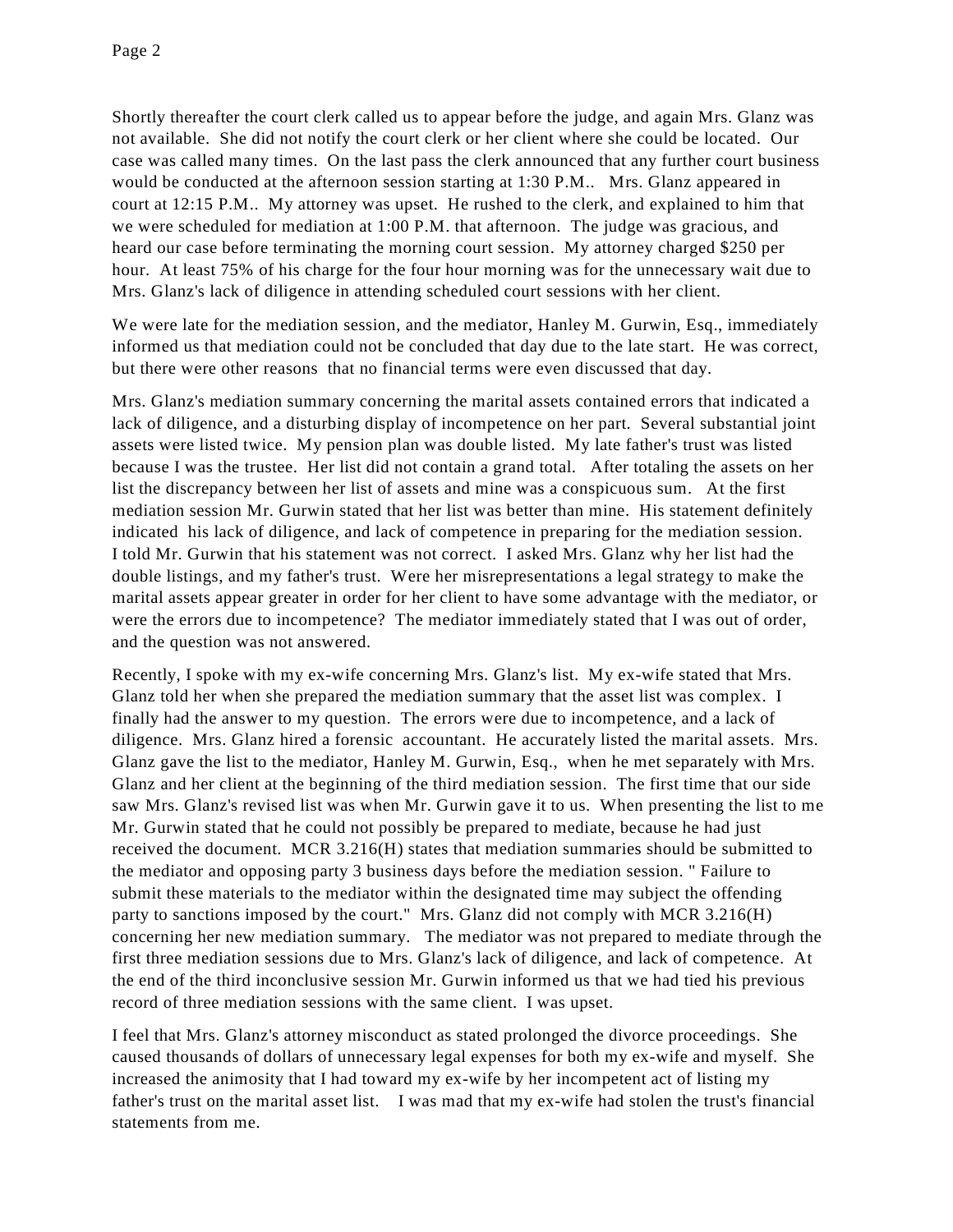Mrs. Glanz violated MCR  $3.216(J)(2)(b)$  by entering the Judgement of Divorce prior to the mediator being paid or payment satisfactory. She failed to comply with Michigan Court Rules. I would like to know why she did not comply with the Michigan Court Rules. Was she diligent enough to ask the mediator if he had been paid? Did she discuss the mediator's fee with my counsel? Why did two experienced family law attorneys who were opposing counsel fail to comply with the above cited Michigan Court Rules? I did not see the judge at the time he signed the judgement of divorce. Mrs. Glanz abused the legal process by violating MCR 3.216(J)(2)(b) in order to protect herself and Mr. Gurwin. She did not want me complaining to the judge.

I wanted my counsel to petition the judge for an order to have Mrs. Glanz pay my unnecessary legal fees that were caused by her above cited acts of attorney misconduct on the morning of May 23, 2001. He refused, and told me to file a complaint with The Attorney Grievance Commission.

My close and prolonged contact with Mrs. Glanz indicated that she repeatedly lacked diligence and lacked competence while serving as my ex-wife's legal counsel. She made misrepresentations on her own volition.

Before I had legal counsel Mrs. Glanz wrote me a letter concerning a procedural matter. I called the presiding judge's office for some information. I read the letter to a secretary. She told me that the letter was poorly written because it was ambiguous, and that it should be re-written. Mrs. Glanz complied. On several occasions I asked my ex-wife why Mrs. Glanz's letters to my counsel were poorly written and contained misrepresentations. Those letters caused additional legal expenses and emotional stress. My ex-wife denied that she asked Mrs. Glanz to produce the misrepresentations. I told my ex-wife that she should proof read the letters that Mrs. Glanz wrote in order to improve the accuracy and quality. My counsel told me that Mrs. Glanz's work generated more billing hours for him.

I feel that my complaints of Mrs. Glanz being very tardy to court appearances on the morning of May 23, 2001, lack of diligence and lack of competence in preparing for mediation, failure to comply with Michigan Court Rules, and abuse of the legal process are acts of attorney misconduct that warrant discipline from The Attorney Discipline Board. Her acts of attorney misconduct did cause me financial and emotional damage.

I hope that Mrs. Glanz will concur with my charges against her, and that this case will quickly proceed to a disciplinary hearing. Otherwise, I would like you to file a formal complaint after you conduct a full investigation by obtaining documents and doing appropriate interviews.

Thank you.

Sincerely,

Theodore A. Golden, M.D.

## **Continue for Additional Complaints Filed Against Randi Glanz, Esq.**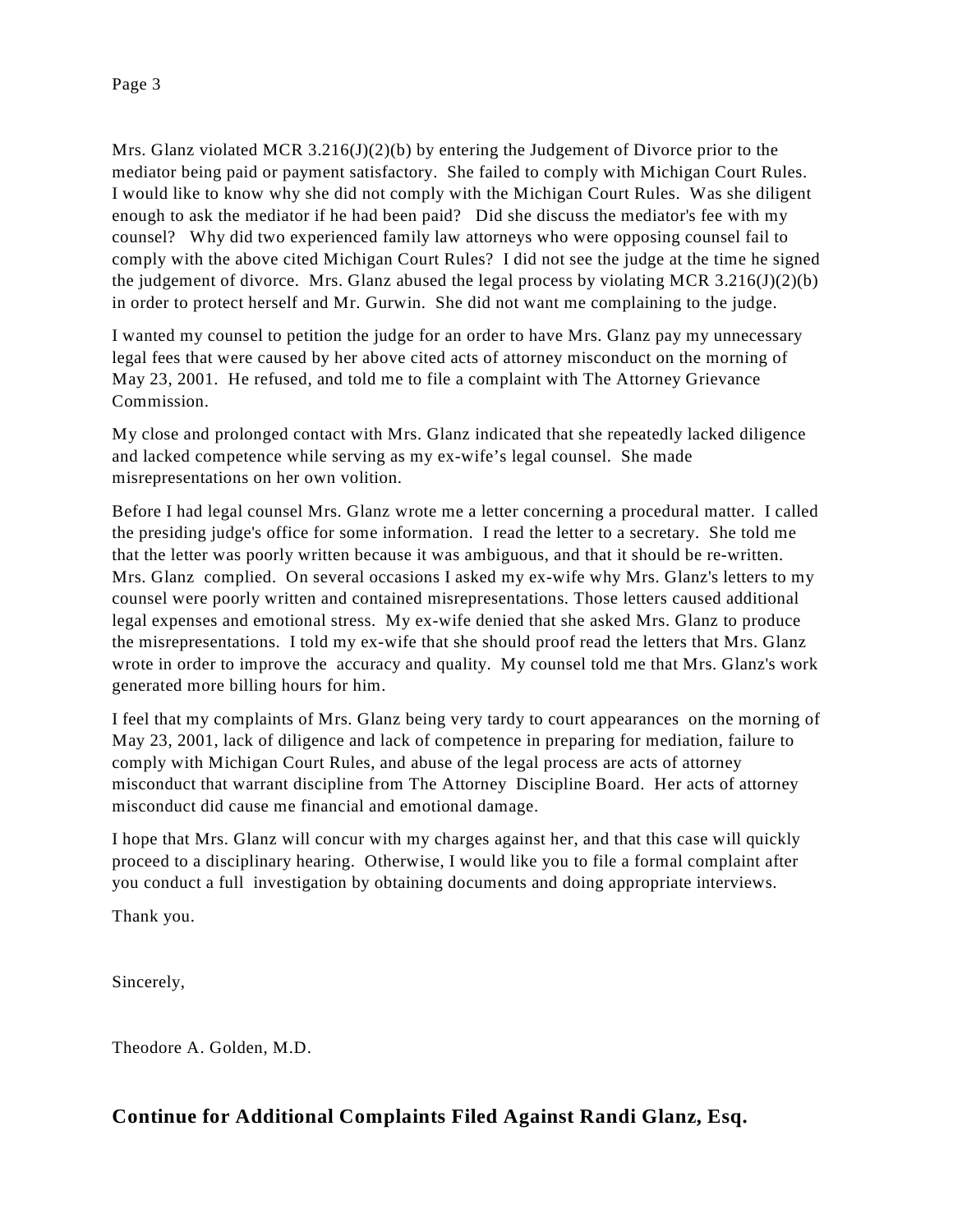## **Theodore A. Golden, M.D.**

1746 Bellwood Court Bloomfield Hills, MI 48302 (248)626-2252

July 18, 2004

Robert L. Agacinski Attorney Grievance Commission 243 W. Congress, Suite 256 Detroit, MI 48226-3259

Re: Randi P. Glanz,Esq. AGC File No. 0866/04

Dear Mr. Agacinski:

I strongly disagree with Stephen Vella's conclusion that the complaints against Mrs. Glanz as stated in the above file were insufficient to warrant any proceedings against Mrs. Glanz. I did not like the fact that in his letter to me dated April 12, 2004, Mr. Vella made misrepresentations. I do not have a lawsuit against Mrs. Glanz as Mr. Vella implies and states is the reason for declining to investigate my complaints against Mrs. Glanz. Besides, that reason would be invalid.

I have additional complaints to file against Mrs. Glanz since I filed the original complaint against her on March 15, 2004.

On examining the Court records concerning my case, 00-639428-DM, I found a Domestic Scheduling Order signed by the late Judge Patrick Brennan dated, January 29, 2001. My attorney never sent me a copy of the order. I believe that Mrs. Glanz neglected to send her client, my exwife, a copy. A copy of the order is enclosed. Mrs. Glanz and my attorney did not comply with order 8(F). The three wasted mediation sessions due to Mrs. Glanz's incompetent preparation for mediation could have been avoided had Mrs. Glanz jointly completed the asset sheet as ordered. The standard preprinted order which Mrs. Glanz had surely seen many times was not followed. This standard order is issued in order to prevent undue legal hassle, delay, and expense concerning the list of marital assets. Mrs. Glanz's incompetence, lack of diligence, and abuse of the legal process in preparing the list of marital assets cost her client and myself the expense of three mediation sessions, and prolonged the divorce proceedings.

My ex-wife indicated to me that Mrs. Glanz was present when the mediator, Hanley M. Gurwin, talked about "blow-jobs". Mrs. Glanz had a duty to protect her client from Mr. Gurwin's verbal abuse and acts of sexual harassment, but did not. Mr. Gurwin's unprofessional behavior, and Mrs. Glanz's lack of competent action in protecting her client had a detrimental effect on the mediation process.